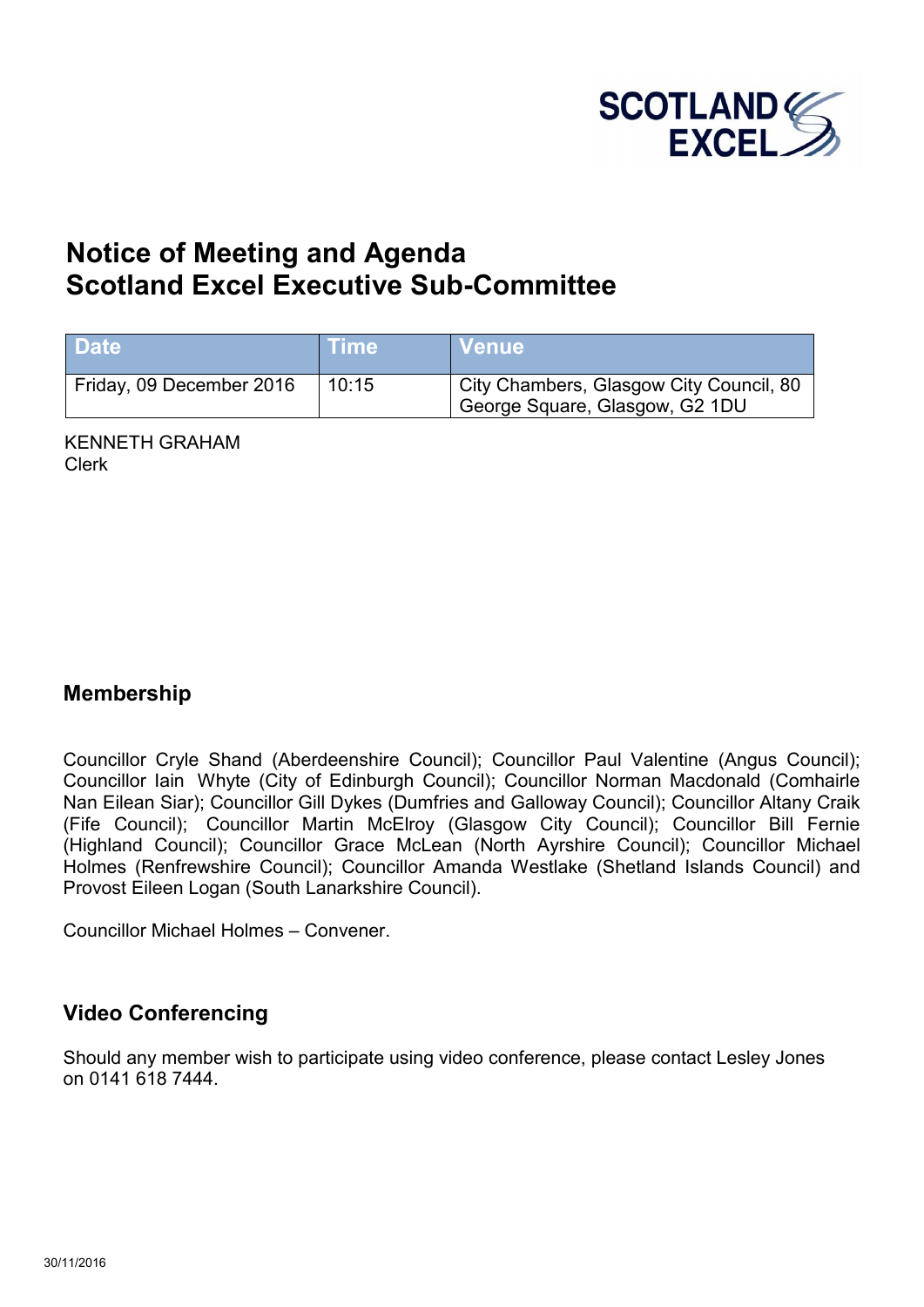# **Further Information**

This is a meeting which is open to members of the public.

A copy of the agenda and reports for this meeting will be available for inspection prior to the meeting at the Customer Service Centre, Renfrewshire House, Cotton Street, Paisley and online at [www.renfrewshire.cmis.uk.com/renfrewshire/CouncilandBoards.aspx](http://www.renfrewshire.cmis.uk.com/renfrewshire/CouncilandBoards.aspx)

For further information, please either email [democratic-services@renfrewshire.gov.uk](mailto:democratic-services@renfrewshire.gov.uk) or telephone 0141 618 7112.

#### **Members of the Press and Public**

Members of the press and public wishing to attend the meeting should report to the customer service centre where they will be met and directed to the meeting.